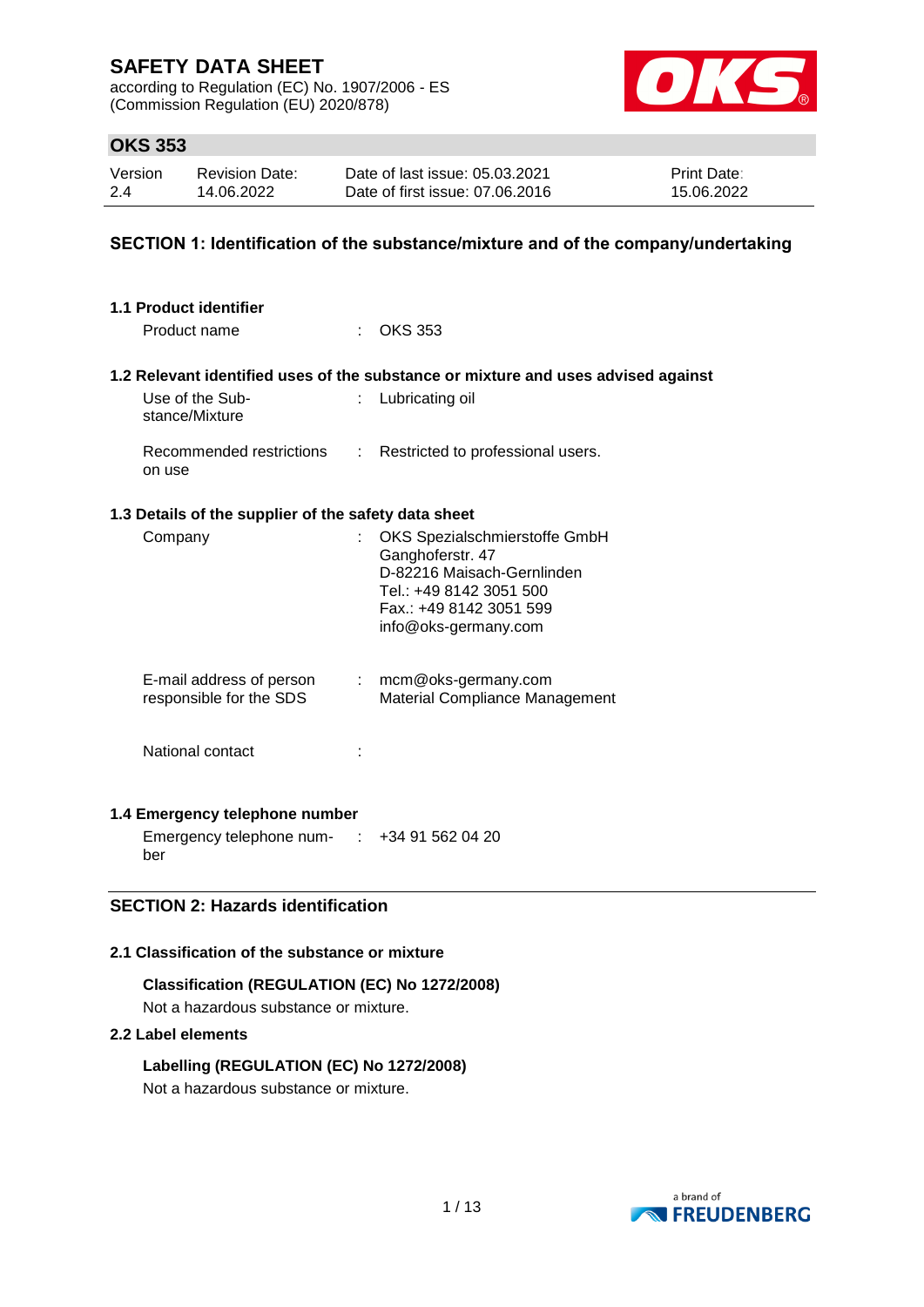according to Regulation (EC) No. 1907/2006 - ES (Commission Regulation (EU) 2020/878)



# **OKS 353**

| Version | Revision Date: | Date of last issue: 05.03.2021  | <b>Print Date:</b> |
|---------|----------------|---------------------------------|--------------------|
| 2.4     | 14.06.2022     | Date of first issue: 07.06.2016 | 15.06.2022         |

#### **2.3 Other hazards**

This substance/mixture contains no components considered to be either persistent, bioaccumulative and toxic (PBT), or very persistent and very bioaccumulative (vPvB) at levels of 0.1% or higher.

Ecological information: The substance/mixture does not contain components considered to have endocrine disrupting properties according to REACH Article 57(f) or Commission Delegated regulation (EU) 2017/2100 or Commission Regulation (EU) 2018/605 at levels of 0.1% or higher.

Toxicological information: The substance/mixture does not contain components considered to have endocrine disrupting properties according to REACH Article 57(f) or Commission Delegated regulation (EU) 2017/2100 or Commission Regulation (EU) 2018/605 at levels of 0.1% or higher.

### **SECTION 3: Composition/information on ingredients**

#### **3.2 Mixtures**

| Chemical nature                     | ٠ | ester oil<br>Mineral oil.<br>Synthetic hydrocarbon oil |
|-------------------------------------|---|--------------------------------------------------------|
| <b>Components</b><br><b>Remarks</b> |   | No hazardous ingredients                               |

#### **SECTION 4: First aid measures**

#### **4.1 Description of first aid measures**

| If inhaled              | Remove person to fresh air. If signs/symptoms continue, get<br>medical attention.<br>Keep patient warm and at rest.<br>If breathing is irregular or stopped, administer artificial respira-<br>tion. |
|-------------------------|------------------------------------------------------------------------------------------------------------------------------------------------------------------------------------------------------|
| In case of skin contact | : Remove contaminated clothing. If irritation develops, get med-<br>ical attention.<br>In case of contact, immediately flush skin with plenty of water.                                              |
| In case of eye contact  | : Rinse immediately with plenty of water, also under the eyelids,<br>for at least 10 minutes.<br>If eye irritation persists, consult a specialist.                                                   |
| If swallowed            | $\therefore$ Move the victim to fresh air.<br>Do NOT induce vomiting.<br>Rinse mouth with water.                                                                                                     |

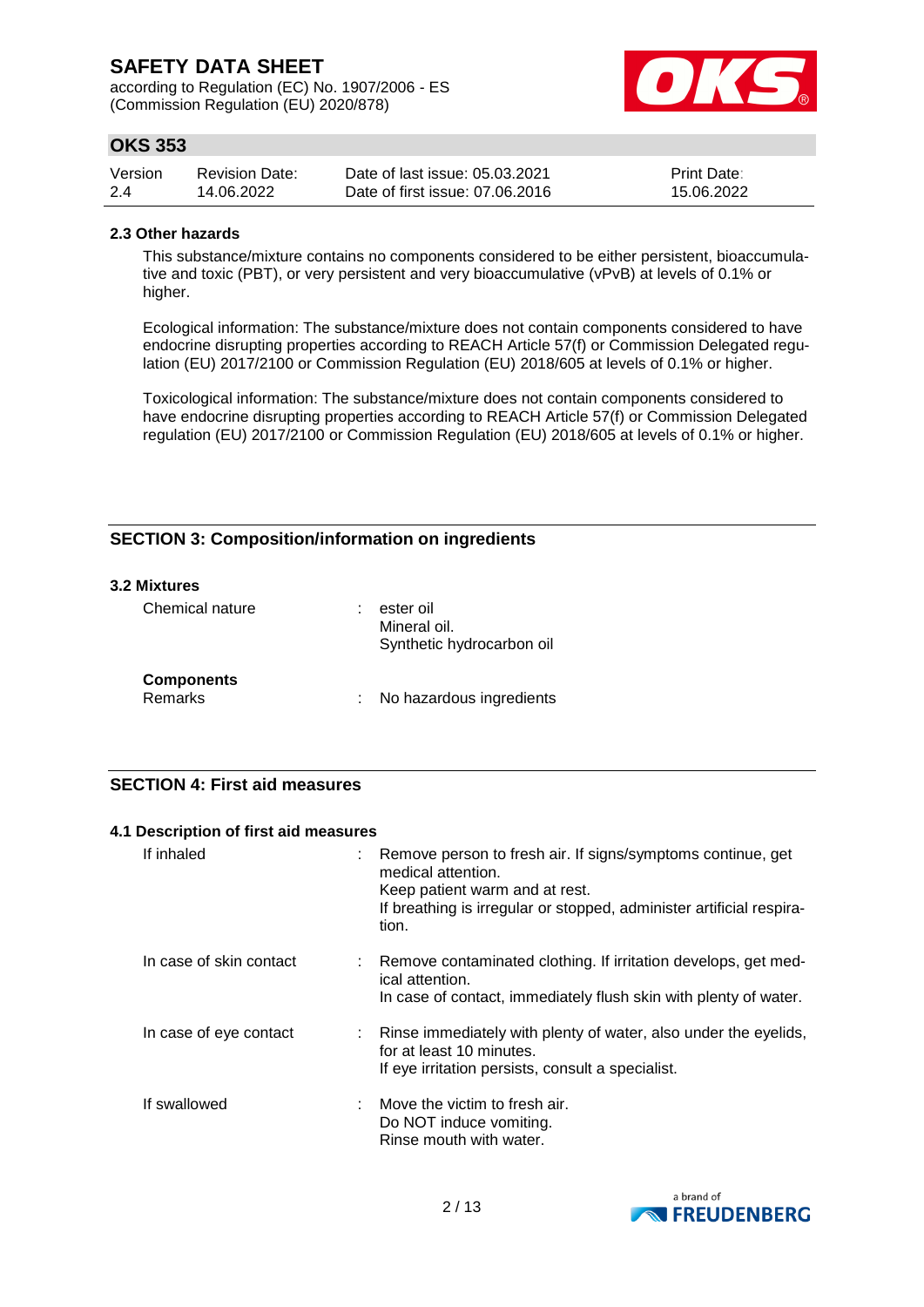according to Regulation (EC) No. 1907/2006 - ES (Commission Regulation (EU) 2020/878)



# **OKS 353**

| Version | <b>Revision Date:</b> | Date of last issue: 05.03.2021  | <b>Print Date:</b> |
|---------|-----------------------|---------------------------------|--------------------|
| 2.4     | 14.06.2022            | Date of first issue: 07.06.2016 | 15.06.2022         |

#### **4.2 Most important symptoms and effects, both acute and delayed**

| Symptoms | : No information available. |
|----------|-----------------------------|
|          |                             |

Risks : None known.

### **4.3 Indication of any immediate medical attention and special treatment needed**

Treatment : No information available.

### **SECTION 5: Firefighting measures**

#### **5.1 Extinguishing media**

| Suitable extinguishing media                                                                            | $\sim 100$ | Use water spray, alcohol-resistant foam, dry chemical or car-<br>bon dioxide. |
|---------------------------------------------------------------------------------------------------------|------------|-------------------------------------------------------------------------------|
| Unsuitable extinguishing<br>media                                                                       |            | : High volume water jet                                                       |
| 5.2 Special hazards arising from the substance or mixture<br>Hazardous combustion prod- : Carbon oxides |            |                                                                               |

#### Hazardous combustion products : Carbon oxides Nitrogen oxides (NOx)

#### **5.3 Advice for firefighters**

| Special protective equipment<br>for firefighters | In the event of fire, wear self-contained breathing apparatus.<br>Use personal protective equipment. Exposure to decomposi-<br>tion products may be a hazard to health. |
|--------------------------------------------------|-------------------------------------------------------------------------------------------------------------------------------------------------------------------------|
| Further information                              | : Standard procedure for chemical fires.                                                                                                                                |

### **SECTION 6: Accidental release measures**

|                                      | 6.1 Personal precautions, protective equipment and emergency procedures                                                                                                                                                  |
|--------------------------------------|--------------------------------------------------------------------------------------------------------------------------------------------------------------------------------------------------------------------------|
| Personal precautions                 | Evacuate personnel to safe areas.<br>Use personal protective equipment.<br>Refer to protective measures listed in sections 7 and 8.                                                                                      |
| <b>6.2 Environmental precautions</b> |                                                                                                                                                                                                                          |
| Environmental precautions            | : Try to prevent the material from entering drains or water<br>courses.<br>Prevent further leakage or spillage if safe to do so.<br>Local authorities should be advised if significant spillages<br>cannot be contained. |

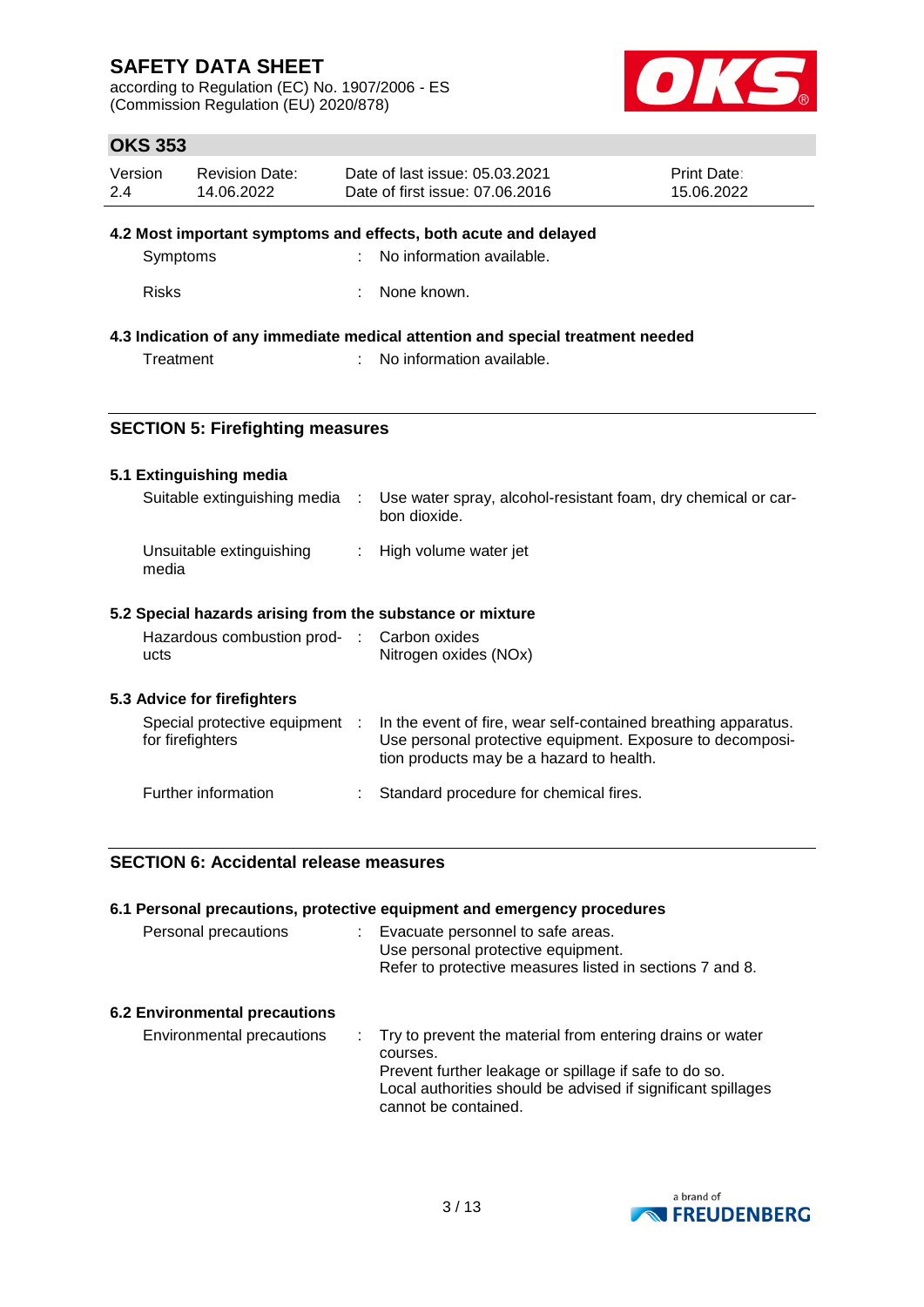according to Regulation (EC) No. 1907/2006 - ES (Commission Regulation (EU) 2020/878)



# **OKS 353**

| Version | <b>Revision Date:</b> | Date of last issue: 05.03.2021  | <b>Print Date:</b> |
|---------|-----------------------|---------------------------------|--------------------|
| 2.4     | 14.06.2022            | Date of first issue: 07,06,2016 | 15.06.2022         |

#### **6.3 Methods and material for containment and cleaning up**

Methods for cleaning up : Contain spillage, and then collect with non-combustible absorbent material, (e.g. sand, earth, diatomaceous earth, vermiculite) and place in container for disposal according to local / national regulations (see section 13).

#### **6.4 Reference to other sections**

For personal protection see section 8.

### **SECTION 7: Handling and storage**

#### **7.1 Precautions for safe handling**

| Advice on safe handling                                          | For personal protection see section 8.<br>Smoking, eating and drinking should be prohibited in the ap-<br>plication area.<br>Wash hands and face before breaks and immediately after<br>handling the product.                                                                                                                  |
|------------------------------------------------------------------|--------------------------------------------------------------------------------------------------------------------------------------------------------------------------------------------------------------------------------------------------------------------------------------------------------------------------------|
| Hygiene measures                                                 | : Wash face, hands and any exposed skin thoroughly after<br>handling.                                                                                                                                                                                                                                                          |
| 7.2 Conditions for safe storage, including any incompatibilities |                                                                                                                                                                                                                                                                                                                                |
| Requirements for storage<br>areas and containers                 | Store in original container. Keep container closed when not in<br>use. Keep in a dry, cool and well-ventilated place. Containers<br>which are opened must be carefully resealed and kept upright<br>to prevent leakage. Store in accordance with the particular<br>national regulations. Keep in properly labelled containers. |

#### **7.3 Specific end use(s)**

Specific use(s) : Specific instructions for handling, not required.

#### **SECTION 8: Exposure controls/personal protection**

#### **8.1 Control parameters**

Contains no substances with occupational exposure limit values.

#### **8.2 Exposure controls**

| <b>Engineering measures</b>                       |                                  |
|---------------------------------------------------|----------------------------------|
| none                                              |                                  |
| Personal protective equipment                     |                                  |
| Eye protection                                    | Safety glasses with side-shields |
| Hand protection<br>Material<br>Break through time | Nitrile rubber<br>$>10$ min      |



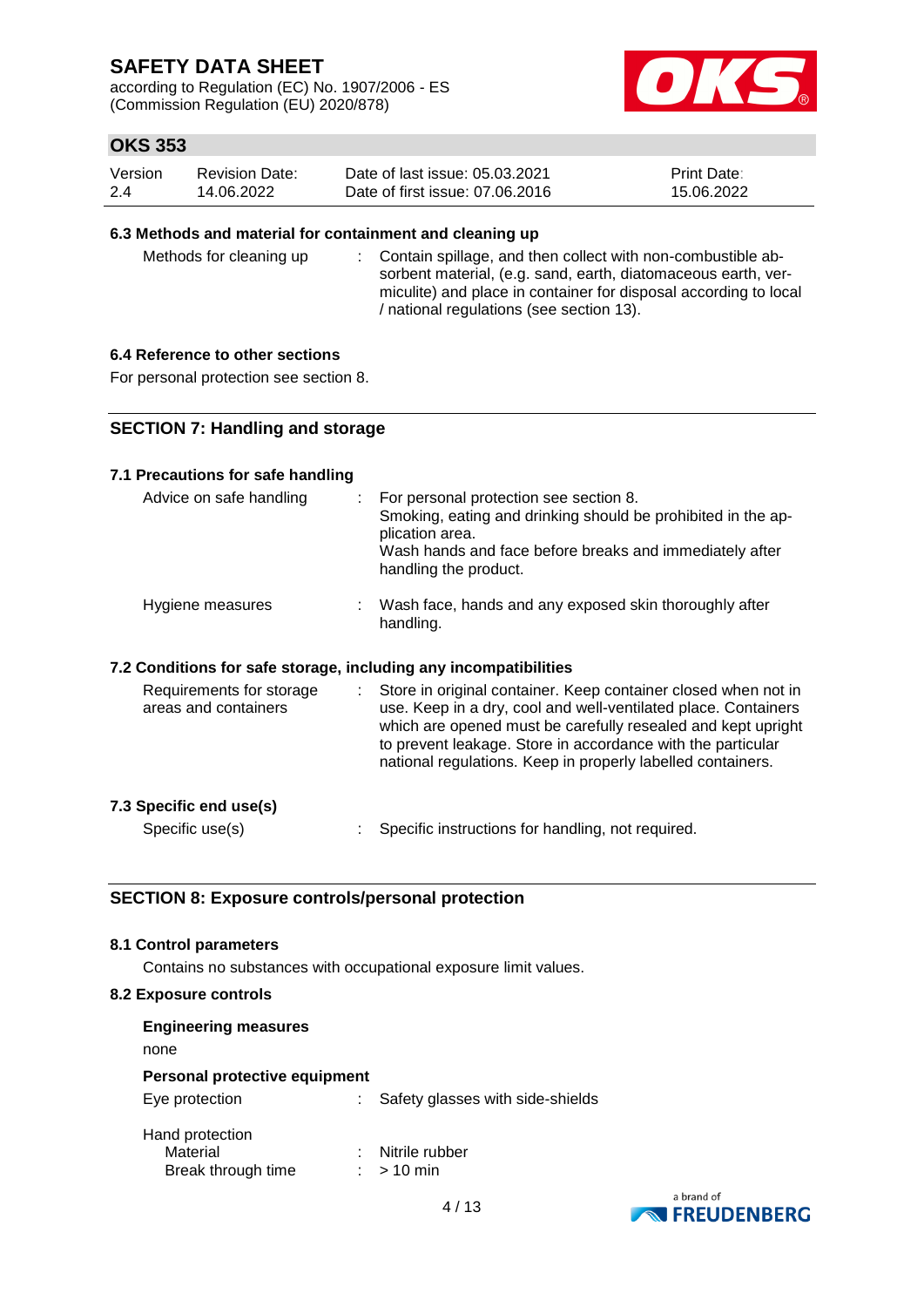according to Regulation (EC) No. 1907/2006 - ES (Commission Regulation (EU) 2020/878)



# **OKS 353**

| Version<br>2.4 | <b>Revision Date:</b><br>14.06.2022 | Date of last issue: 05.03.2021<br>Date of first issue: 07.06.2016                                                                                                                                                                                                                                                                                                            | <b>Print Date:</b><br>15.06.2022 |
|----------------|-------------------------------------|------------------------------------------------------------------------------------------------------------------------------------------------------------------------------------------------------------------------------------------------------------------------------------------------------------------------------------------------------------------------------|----------------------------------|
|                | Protective index                    | $\therefore$ Class 1                                                                                                                                                                                                                                                                                                                                                         |                                  |
|                | Remarks                             | For prolonged or repeated contact use protective gloves. The<br>break through time depends amongst other things on the<br>material, the thickness and the type of glove and therefore<br>has to be measured for each case.<br>The selected protective gloves have to satisfy the specifica-<br>tions of Regulation (EU) 2016/425 and the standard EN 374<br>derived from it. |                                  |
|                | Respiratory protection              | Not required; except in case of aerosol formation.                                                                                                                                                                                                                                                                                                                           |                                  |
|                | Filter type                         | Filter type A-P                                                                                                                                                                                                                                                                                                                                                              |                                  |
|                | Protective measures                 | The type of protective equipment must be selected according<br>to the concentration and amount of the dangerous substance<br>at the specific workplace.<br>Choose body protection in relation to its type, to the concen-<br>tration and amount of dangerous substances, and to the spe-<br>cific work-place.                                                                |                                  |

# **SECTION 9: Physical and chemical properties**

### **9.1 Information on basic physical and chemical properties**

| Physical state                                                          | ÷  | liquid                                    |
|-------------------------------------------------------------------------|----|-------------------------------------------|
| Colour                                                                  | t. | yellow                                    |
| Odour                                                                   |    | characteristic                            |
| Odour Threshold                                                         | t. | No data available                         |
|                                                                         |    |                                           |
| Melting point/range                                                     | t. | No data available                         |
| Boiling point/boiling range                                             |    | : No data available                       |
| Flammability (solid, gas)                                               | t. | Not applicable                            |
| Upper explosion limit / Upper :<br>flammability limit                   |    | No data available                         |
| Lower explosion limit / Lower : No data available<br>flammability limit |    |                                           |
| Flash point                                                             | t. | $>= 250 °C$<br>Method: ISO 2592, open cup |

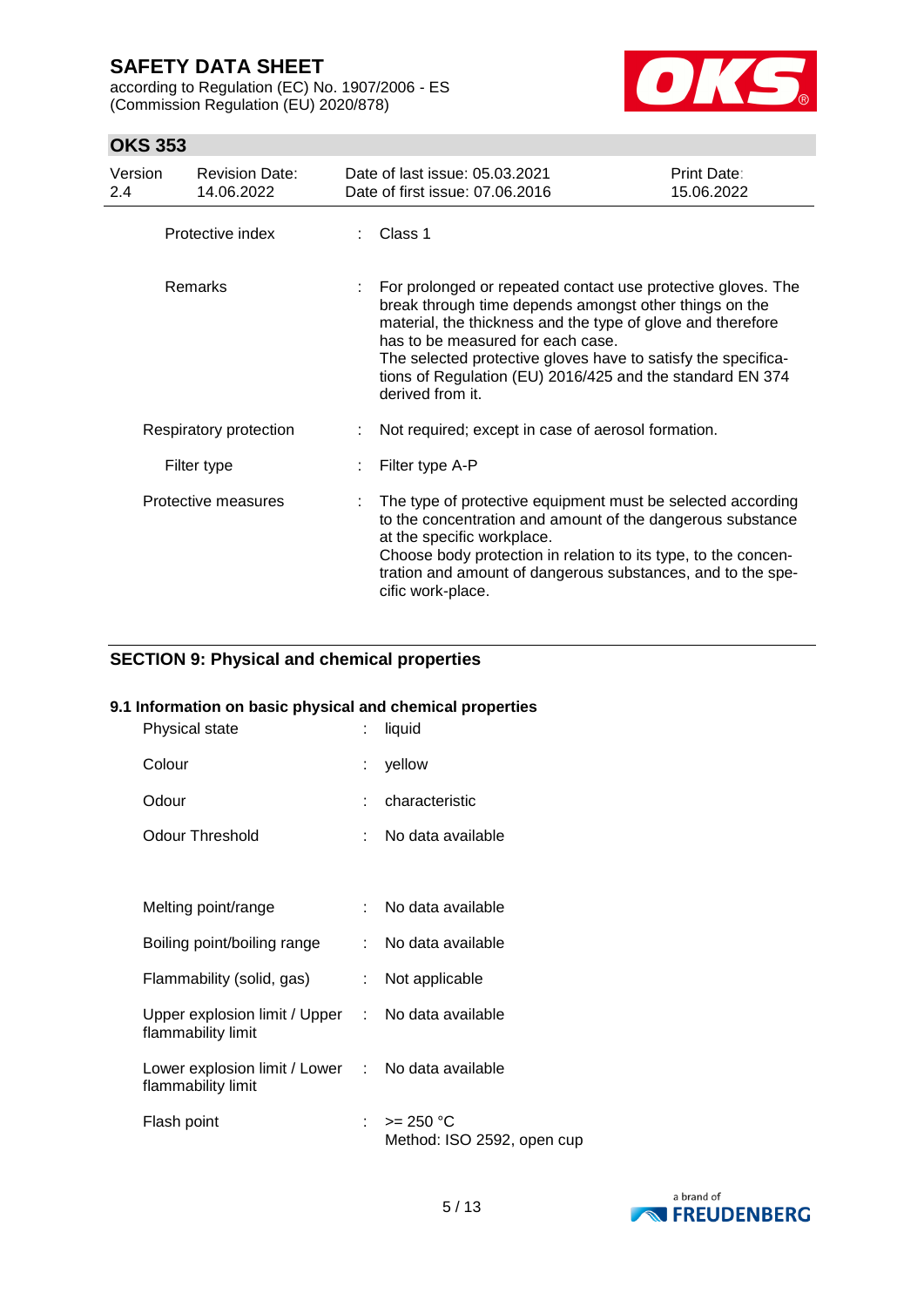according to Regulation (EC) No. 1907/2006 - ES (Commission Regulation (EU) 2020/878)



### **OKS 353**

| Version<br>2.4 | <b>Revision Date:</b><br>14.06.2022        |               | Date of last issue: 05.03.2021<br>Date of first issue: 07.06.2016    | Print Date:<br>15.06.2022 |
|----------------|--------------------------------------------|---------------|----------------------------------------------------------------------|---------------------------|
|                | Auto-ignition temperature                  | ÷             | No data available                                                    |                           |
|                | Decomposition temperature                  | ÷             | No data available                                                    |                           |
|                | pH                                         | ÷             | Not applicable                                                       |                           |
|                | Viscosity<br>Viscosity, dynamic            | ÷             | No data available                                                    |                           |
|                | Viscosity, kinematic                       | ÷             | 100 mm2/s (40 °C)                                                    |                           |
|                | Solubility(ies)<br>Water solubility        | ÷             | insoluble                                                            |                           |
|                | Solubility in other solvents               | $\mathcal{I}$ | No data available                                                    |                           |
|                | Partition coefficient: n-<br>octanol/water | ÷             | No data available                                                    |                           |
|                | Vapour pressure                            |               | < 0,001 hPa (20 °C)                                                  |                           |
|                | Relative density                           | t,            | 0,91(20 °C)<br>Reference substance: Water<br>The value is calculated |                           |
|                | Density                                    | t,            | $0,91$ g/cm3<br>(20 °C)                                              |                           |
|                | <b>Bulk density</b>                        | ÷             | Not applicable                                                       |                           |
|                | Relative vapour density                    |               | No data available                                                    |                           |
|                | 9.2 Other information<br>Explosives        |               | Not explosive                                                        |                           |
|                | Oxidizing properties                       |               | No data available                                                    |                           |
|                | Self-ignition                              |               | No data available                                                    |                           |
|                | Evaporation rate                           |               | No data available                                                    |                           |
|                | Sublimation point                          |               | Not applicable                                                       |                           |

# **SECTION 10: Stability and reactivity**

#### **10.1 Reactivity**

No hazards to be specially mentioned.

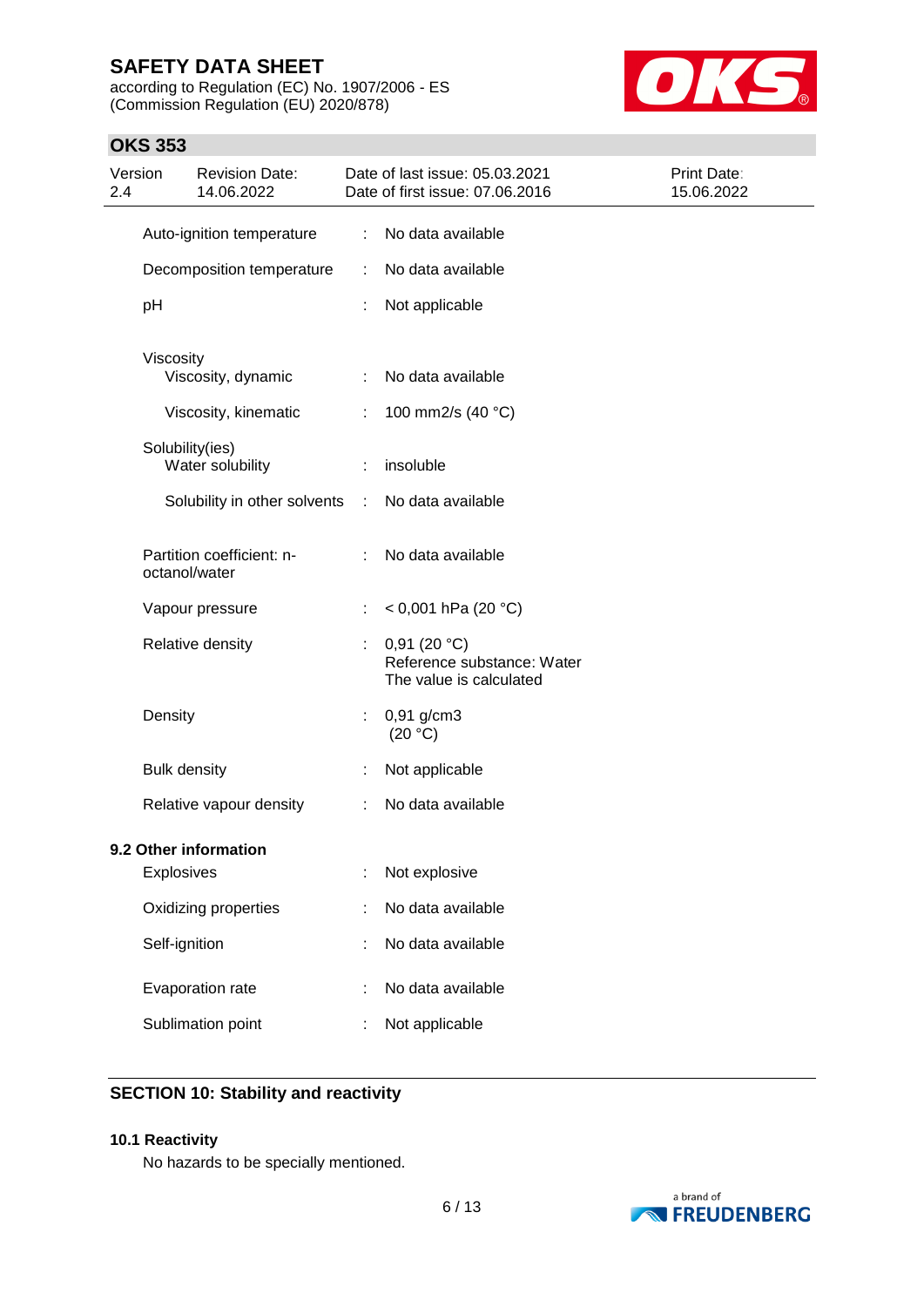according to Regulation (EC) No. 1907/2006 - ES (Commission Regulation (EU) 2020/878)



# **OKS 353**

| Version | <b>Revision Date:</b> | Date of last issue: 05.03.2021  | <b>Print Date:</b> |
|---------|-----------------------|---------------------------------|--------------------|
| 2.4     | 14.06.2022            | Date of first issue: 07,06,2016 | 15.06.2022         |

#### **10.2 Chemical stability**

Stable under normal conditions.

# **10.3 Possibility of hazardous reactions** Hazardous reactions : No dangerous reaction known under conditions of normal use. **10.4 Conditions to avoid** Conditions to avoid : No conditions to be specially mentioned. **10.5 Incompatible materials** Materials to avoid : No materials to be especially mentioned.

### **10.6 Hazardous decomposition products**

No decomposition if stored and applied as directed.

### **SECTION 11: Toxicological information**

#### **11.1 Information on hazard classes as defined in Regulation (EC) No 1272/2008**

#### **Acute toxicity**

| Product:                                 |    |                                             |  |
|------------------------------------------|----|---------------------------------------------|--|
| Acute oral toxicity                      | ÷. | Remarks: This information is not available. |  |
| Acute inhalation toxicity                | ÷. | Remarks: This information is not available. |  |
| Acute dermal toxicity                    | t. | Remarks: This information is not available. |  |
| <b>Skin corrosion/irritation</b>         |    |                                             |  |
| <b>Product:</b>                          |    |                                             |  |
| Remarks<br>÷                             |    | This information is not available.          |  |
| Serious eye damage/eye irritation        |    |                                             |  |
| Product:                                 |    |                                             |  |
| Remarks<br>÷                             |    | This information is not available.          |  |
| <b>Respiratory or skin sensitisation</b> |    |                                             |  |
| Product:                                 |    |                                             |  |
| Remarks<br>÷                             |    | This information is not available.          |  |
| <b>Germ cell mutagenicity</b>            |    |                                             |  |
| Product:                                 |    |                                             |  |
| Genotoxicity in vitro                    |    | Remarks: No data available                  |  |

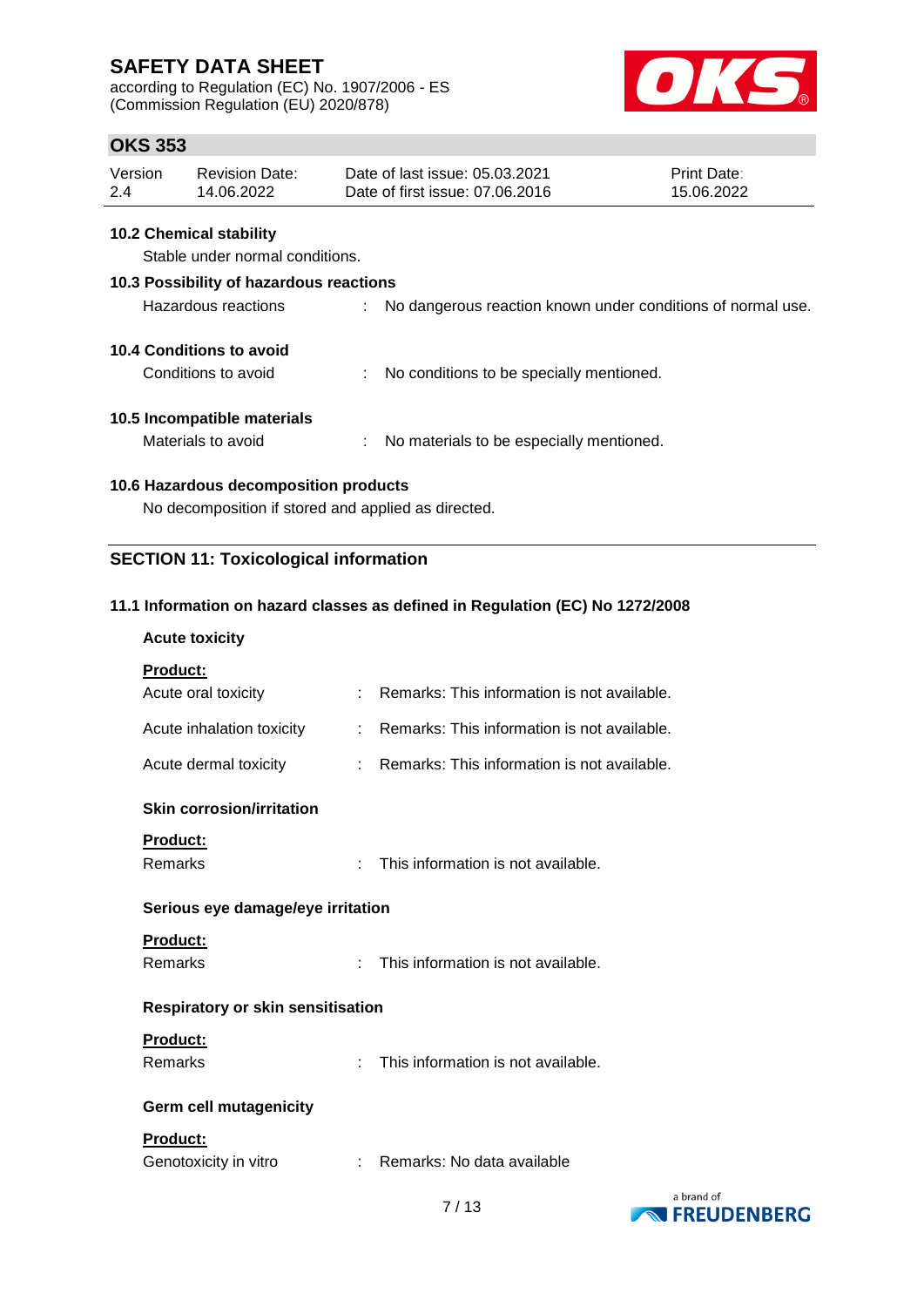according to Regulation (EC) No. 1907/2006 - ES (Commission Regulation (EU) 2020/878)



# **OKS 353**

| Version<br>2.4 |                 | <b>Revision Date:</b><br>14.06.2022    |               | Date of last issue: 05.03.2021<br>Date of first issue: 07.06.2016                                                                                                                                                                                                         | <b>Print Date:</b><br>15.06.2022 |
|----------------|-----------------|----------------------------------------|---------------|---------------------------------------------------------------------------------------------------------------------------------------------------------------------------------------------------------------------------------------------------------------------------|----------------------------------|
|                |                 | Genotoxicity in vivo                   | ÷             | Remarks: No data available                                                                                                                                                                                                                                                |                                  |
|                |                 | Carcinogenicity                        |               |                                                                                                                                                                                                                                                                           |                                  |
|                | <b>Product:</b> |                                        |               |                                                                                                                                                                                                                                                                           |                                  |
|                | Remarks         |                                        |               | No data available                                                                                                                                                                                                                                                         |                                  |
|                |                 | <b>Reproductive toxicity</b>           |               |                                                                                                                                                                                                                                                                           |                                  |
|                | Product:        |                                        |               |                                                                                                                                                                                                                                                                           |                                  |
|                |                 | Effects on fertility                   | t.            | Remarks: No data available                                                                                                                                                                                                                                                |                                  |
|                | ment            | Effects on foetal develop-             | $\mathcal{L}$ | Remarks: No data available                                                                                                                                                                                                                                                |                                  |
|                |                 | <b>Repeated dose toxicity</b>          |               |                                                                                                                                                                                                                                                                           |                                  |
|                | Product:        |                                        |               |                                                                                                                                                                                                                                                                           |                                  |
|                | Remarks         |                                        |               | This information is not available.                                                                                                                                                                                                                                        |                                  |
|                |                 | <b>Aspiration toxicity</b>             |               |                                                                                                                                                                                                                                                                           |                                  |
|                | <b>Product:</b> | This information is not available.     |               |                                                                                                                                                                                                                                                                           |                                  |
|                |                 | 11.2 Information on other hazards      |               |                                                                                                                                                                                                                                                                           |                                  |
|                |                 | <b>Endocrine disrupting properties</b> |               |                                                                                                                                                                                                                                                                           |                                  |
|                | Product:        |                                        |               |                                                                                                                                                                                                                                                                           |                                  |
|                | Assessment      |                                        |               | The substance/mixture does not contain components consid-<br>ered to have endocrine disrupting properties according to<br>REACH Article 57(f) or Commission Delegated regulation<br>(EU) 2017/2100 or Commission Regulation (EU) 2018/605 at<br>levels of 0.1% or higher. |                                  |
|                |                 | <b>Further information</b>             |               |                                                                                                                                                                                                                                                                           |                                  |
|                | Product:        |                                        |               |                                                                                                                                                                                                                                                                           |                                  |
|                | <b>Remarks</b>  |                                        |               | Information given is based on data on the components and<br>the toxicology of similar products.                                                                                                                                                                           |                                  |

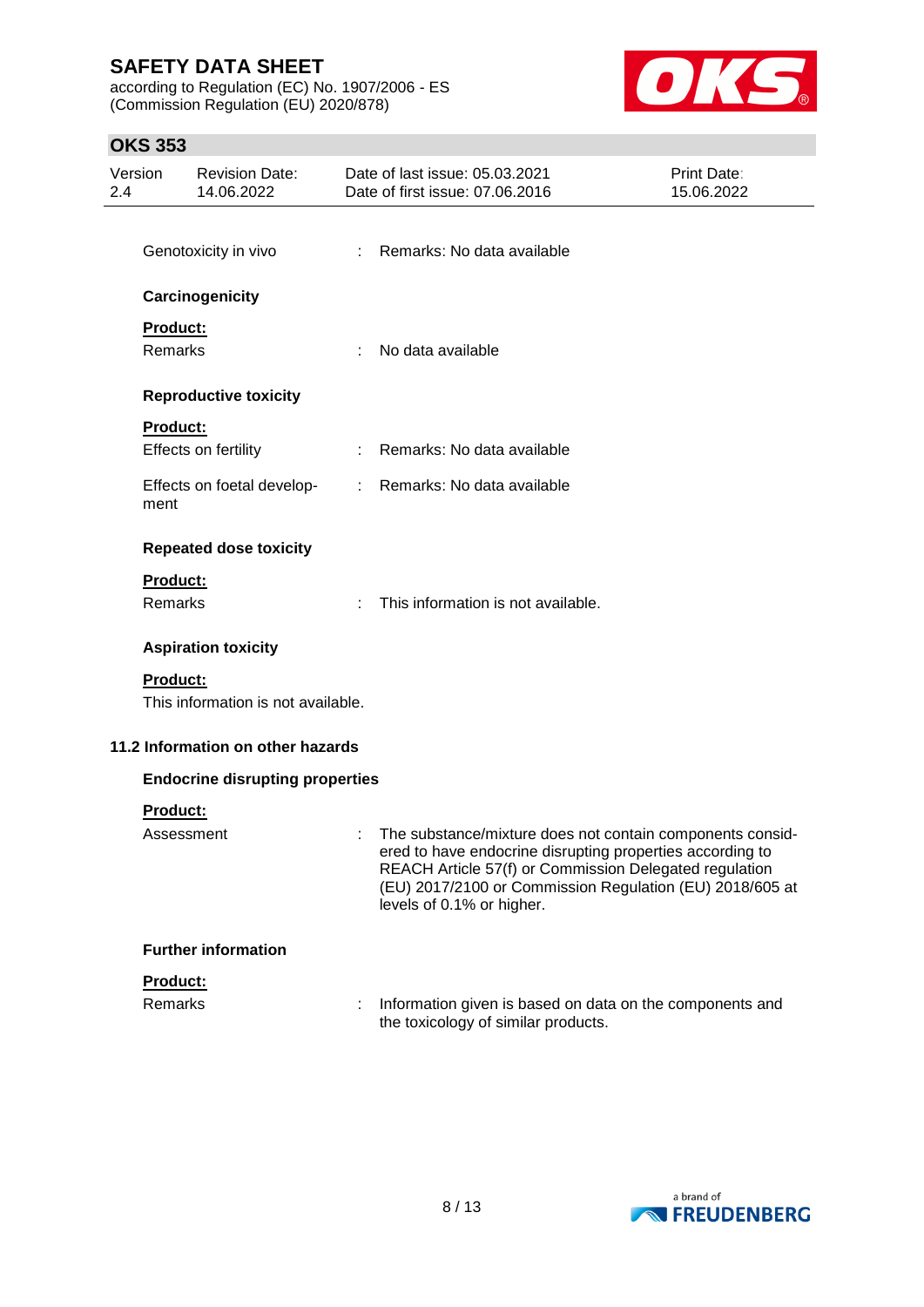according to Regulation (EC) No. 1907/2006 - ES (Commission Regulation (EU) 2020/878)



# **OKS 353**

| Version | <b>Revision Date:</b> | Date of last issue: 05.03.2021  | <b>Print Date:</b> |
|---------|-----------------------|---------------------------------|--------------------|
| 2.4     | 14.06.2022            | Date of first issue: 07.06.2016 | 15.06.2022         |

#### **SECTION 12: Ecological information**

#### **12.1 Toxicity**

| <b>Product:</b>                                                                     |   |                              |
|-------------------------------------------------------------------------------------|---|------------------------------|
| Toxicity to fish                                                                    | t | Remarks: No data available   |
| Toxicity to daphnia and other : Remarks: No data available<br>aquatic invertebrates |   |                              |
| Toxicity to algae/aquatic<br>plants                                                 |   | : Remarks: No data available |
| Toxicity to microorganisms                                                          | ÷ | Remarks: No data available   |

#### **12.2 Persistence and degradability**

#### **Product:**

| Biodegradability                                                 | Remarks: No data available |
|------------------------------------------------------------------|----------------------------|
| Physico-chemical removabil- : Remarks: No data available<br>-itv |                            |

#### **12.3 Bioaccumulative potential**

#### **Product:**

| Bioaccumulation | : Remarks: This mixture contains no substance considered to |
|-----------------|-------------------------------------------------------------|
|                 | be persistent, bioaccumulating and toxic (PBT).             |
|                 | This mixture contains no substance considered to be very    |
|                 | persistent and very bioaccumulating (vPvB).                 |

#### **12.4 Mobility in soil**

| <b>Product:</b> |  |
|-----------------|--|
|                 |  |

| <b>Mobility</b>                                                                 | Remarks: No data available |
|---------------------------------------------------------------------------------|----------------------------|
| Distribution among environ- : Remarks: No data available<br>mental compartments |                            |

#### **12.5 Results of PBT and vPvB assessment**

| <b>Product:</b> |                                                                                                                                                                                                                  |
|-----------------|------------------------------------------------------------------------------------------------------------------------------------------------------------------------------------------------------------------|
| Assessment      | : This substance/mixture contains no components considered<br>to be either persistent, bioaccumulative and toxic (PBT), or<br>very persistent and very bioaccumulative (vPvB) at levels of<br>$0.1\%$ or higher. |

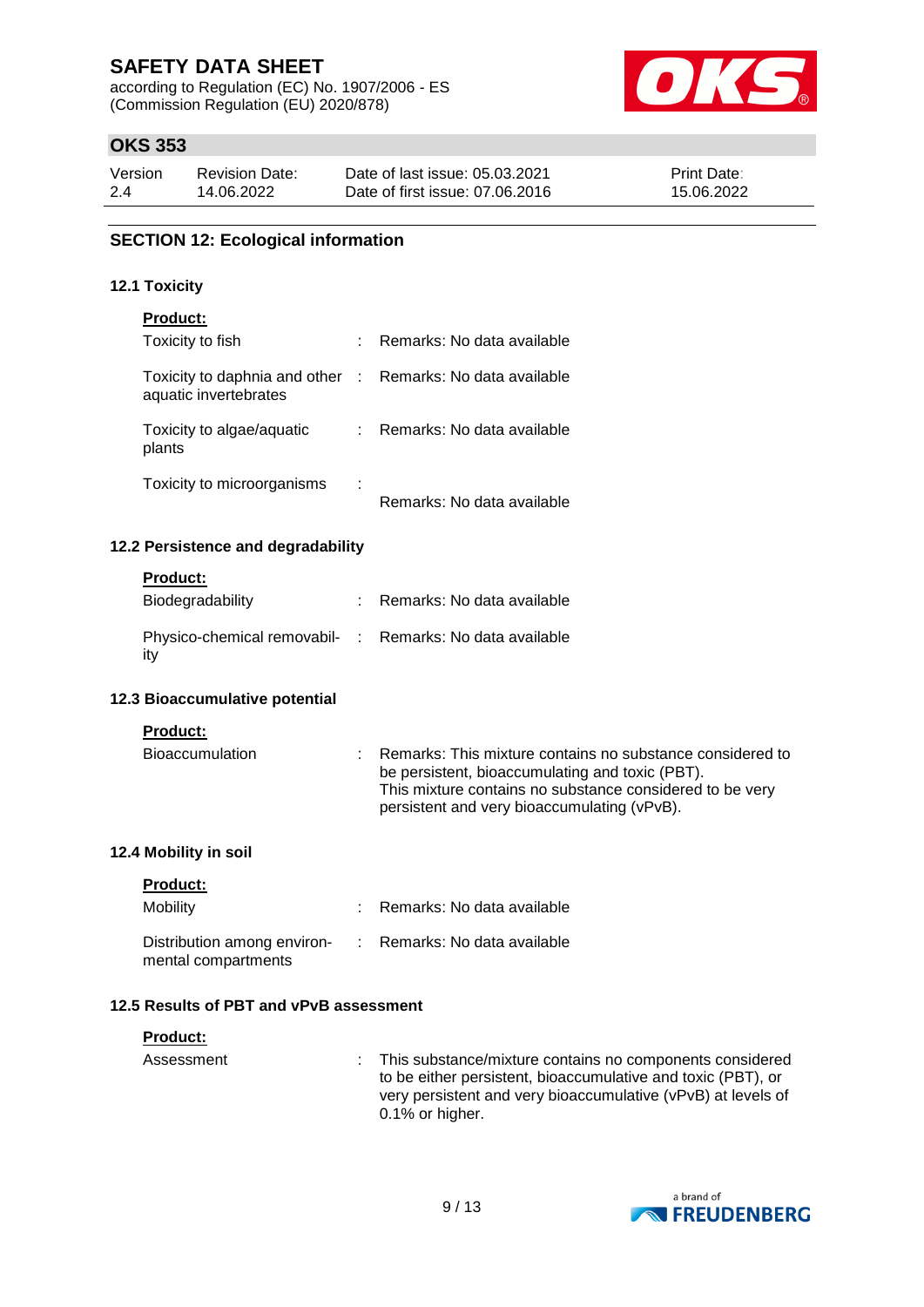according to Regulation (EC) No. 1907/2006 - ES (Commission Regulation (EU) 2020/878)



# **OKS 353**

| Version | <b>Revision Date:</b> | Date of last issue: 05.03.2021  | <b>Print Date:</b> |
|---------|-----------------------|---------------------------------|--------------------|
| 2.4     | 14.06.2022            | Date of first issue: 07,06,2016 | 15.06.2022         |

#### **12.6 Endocrine disrupting properties**

#### **Product:**

Assessment : The substance/mixture does not contain components considered to have endocrine disrupting properties according to REACH Article 57(f) or Commission Delegated regulation (EU) 2017/2100 or Commission Regulation (EU) 2018/605 at levels of 0.1% or higher.

#### **12.7 Other adverse effects**

#### **Product:**

| Additional ecological infor- | No information on ecology is available. |
|------------------------------|-----------------------------------------|
| mation                       |                                         |

### **SECTION 13: Disposal considerations**

| 13.1 Waste treatment methods |                                                                                                                                                                             |
|------------------------------|-----------------------------------------------------------------------------------------------------------------------------------------------------------------------------|
| Product                      | The product should not be allowed to enter drains, water<br>÷<br>courses or the soil.                                                                                       |
|                              | Waste codes should be assigned by the user based on the<br>application for which the product was used.                                                                      |
| Contaminated packaging       | Packaging that is not properly emptied must be disposed of as<br>t<br>the unused product.<br>Dispose of waste product or used containers according to<br>local regulations. |
|                              | The following Waste Codes are only suggestions:                                                                                                                             |
| Waste Code                   | unused product<br>13 02 05*, mineral-based non-chlorinated engine, gear and<br>lubricating oils                                                                             |
|                              | uncleaned packagings<br>15 01 10, packaging containing residues of or contaminated<br>by hazardous substances                                                               |

#### **SECTION 14: Transport information**

#### **14.1 UN number or ID number**

| <b>ADR</b>  | : Not regulated as a dangerous good |
|-------------|-------------------------------------|
| <b>RID</b>  | : Not regulated as a dangerous good |
| <b>IMDG</b> | : Not regulated as a dangerous good |

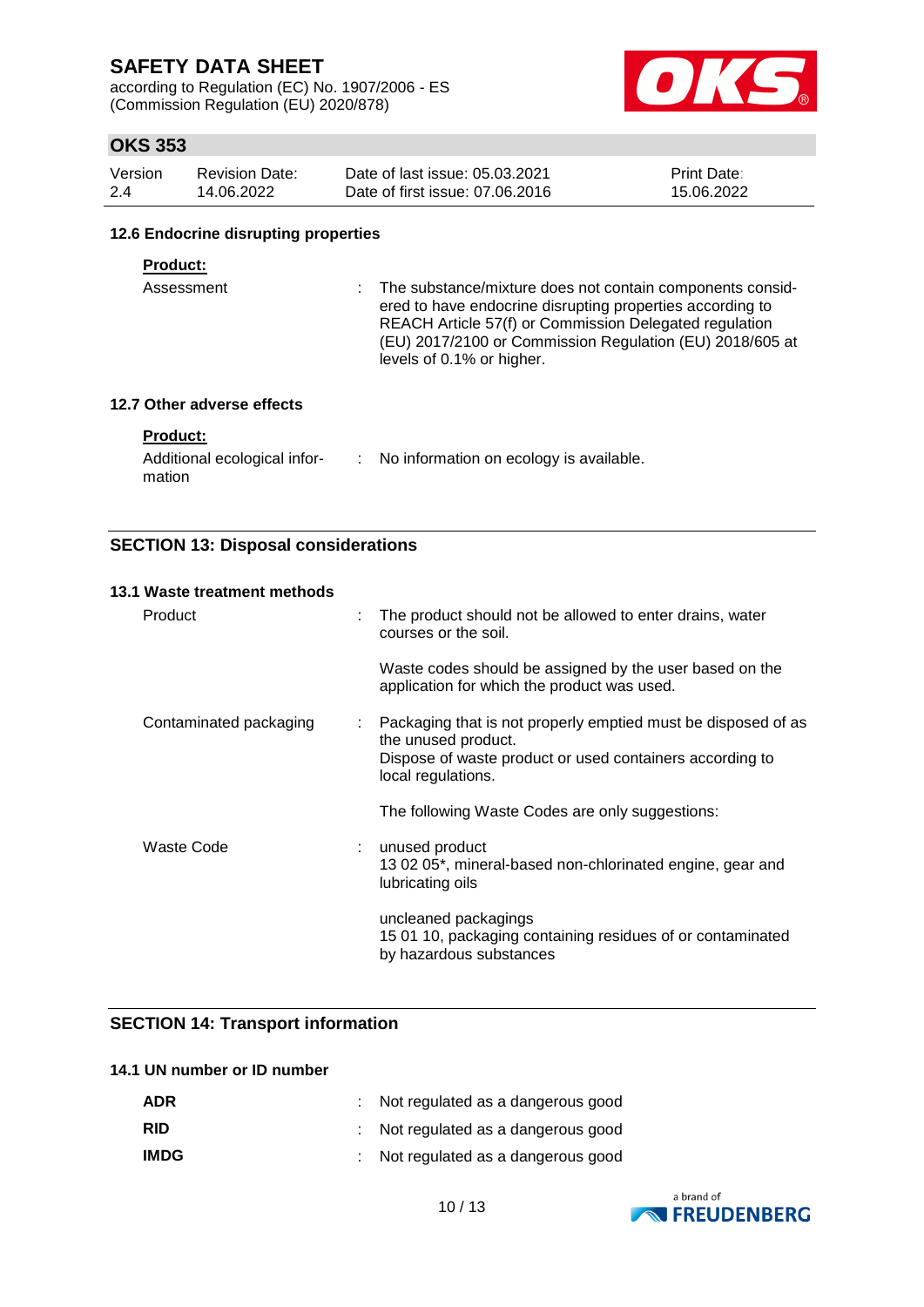according to Regulation (EC) No. 1907/2006 - ES (Commission Regulation (EU) 2020/878)



# **OKS 353**

| Version<br>2.4     | <b>Revision Date:</b><br>14.06.2022                 |   | Date of last issue: 05.03.2021<br>Date of first issue: 07.06.2016 | <b>Print Date:</b><br>15.06.2022 |  |  |  |
|--------------------|-----------------------------------------------------|---|-------------------------------------------------------------------|----------------------------------|--|--|--|
| <b>IATA</b>        |                                                     |   | Not regulated as a dangerous good                                 |                                  |  |  |  |
|                    | 14.2 UN proper shipping name                        |   |                                                                   |                                  |  |  |  |
| <b>ADR</b>         |                                                     | ÷ | Not regulated as a dangerous good                                 |                                  |  |  |  |
| <b>RID</b>         |                                                     |   | Not regulated as a dangerous good                                 |                                  |  |  |  |
| <b>IMDG</b>        |                                                     |   | Not regulated as a dangerous good                                 |                                  |  |  |  |
| <b>IATA</b>        |                                                     |   | Not regulated as a dangerous good                                 |                                  |  |  |  |
|                    | 14.3 Transport hazard class(es)                     |   |                                                                   |                                  |  |  |  |
| <b>ADR</b>         |                                                     | ÷ | Not regulated as a dangerous good                                 |                                  |  |  |  |
| <b>RID</b>         |                                                     | ÷ | Not regulated as a dangerous good                                 |                                  |  |  |  |
| <b>IMDG</b>        |                                                     | ÷ | Not regulated as a dangerous good                                 |                                  |  |  |  |
| <b>IATA</b>        |                                                     |   | Not regulated as a dangerous good                                 |                                  |  |  |  |
| 14.4 Packing group |                                                     |   |                                                                   |                                  |  |  |  |
| <b>ADR</b>         |                                                     | ÷ | Not regulated as a dangerous good                                 |                                  |  |  |  |
| <b>RID</b>         |                                                     | ÷ | Not regulated as a dangerous good                                 |                                  |  |  |  |
| <b>IMDG</b>        |                                                     | ÷ | Not regulated as a dangerous good                                 |                                  |  |  |  |
|                    | <b>IATA (Cargo)</b>                                 | ÷ | Not regulated as a dangerous good                                 |                                  |  |  |  |
|                    | <b>IATA (Passenger)</b>                             |   | Not regulated as a dangerous good                                 |                                  |  |  |  |
|                    | <b>14.5 Environmental hazards</b>                   |   |                                                                   |                                  |  |  |  |
| <b>ADR</b>         |                                                     |   | Not regulated as a dangerous good                                 |                                  |  |  |  |
| <b>RID</b>         |                                                     |   | Not regulated as a dangerous good                                 |                                  |  |  |  |
| <b>IMDG</b>        |                                                     |   | Not regulated as a dangerous good                                 |                                  |  |  |  |
|                    | 14.6 Special precautions for user<br>Not applicable |   |                                                                   |                                  |  |  |  |
|                    |                                                     |   | 14.7 Maritime transport in bulk according to IMO instruments      |                                  |  |  |  |
| Remarks            |                                                     |   | Not applicable for product as supplied.                           |                                  |  |  |  |
|                    |                                                     |   |                                                                   |                                  |  |  |  |

#### **SECTION 15: Regulatory information**

#### **15.1 Safety, health and environmental regulations/legislation specific for the substance or mixture**

| REACH - Restrictions on the manufacture, placing on<br>the market and use of certain dangerous substances,<br>mixtures and articles (Annex XVII) | Not applicable                                                                                                                   |
|--------------------------------------------------------------------------------------------------------------------------------------------------|----------------------------------------------------------------------------------------------------------------------------------|
| REACH - Candidate List of Substances of Very High<br>Concern for Authorisation (Article 59).<br>(EU SVHC)                                        | : This product does not contain sub-<br>stances of very high concern (Regu-<br>lation (EC) No 1907/2006 (REACH),<br>Article 57). |

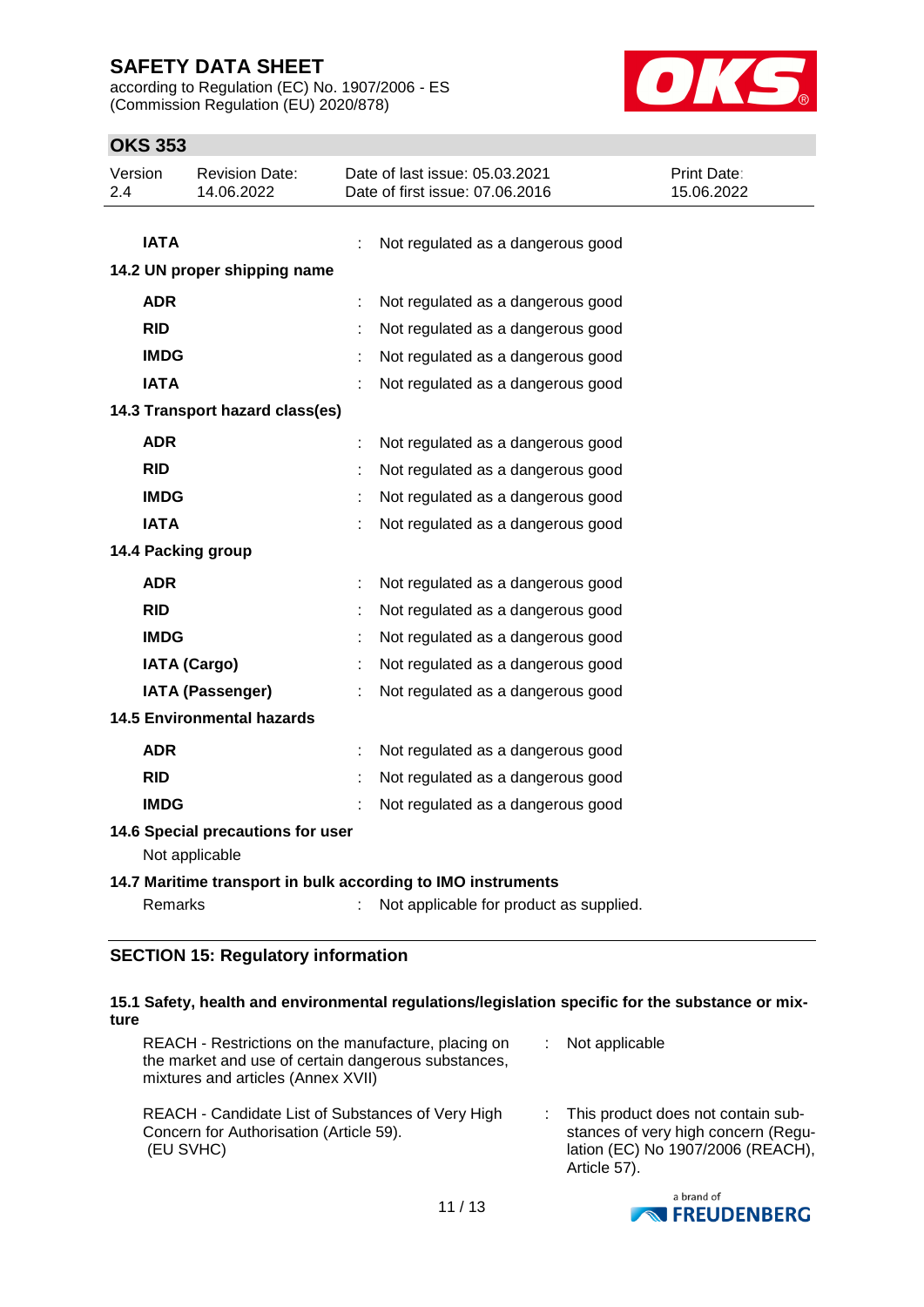according to Regulation (EC) No. 1907/2006 - ES (Commission Regulation (EU) 2020/878)



### **OKS 353**

| Version<br>2.4 |                                                                                                                                                                                        | <b>Revision Date:</b><br>14.06.2022                 |   | Date of last issue: 05.03.2021<br>Date of first issue: 07.06.2016                                            |                              | <b>Print Date:</b><br>15.06.2022                                                                                  |  |
|----------------|----------------------------------------------------------------------------------------------------------------------------------------------------------------------------------------|-----------------------------------------------------|---|--------------------------------------------------------------------------------------------------------------|------------------------------|-------------------------------------------------------------------------------------------------------------------|--|
|                | (Annex XIV)                                                                                                                                                                            | (EU. REACH-Annex XIV)                               |   | REACH - List of substances subject to authorisation                                                          | ÷                            | Not applicable                                                                                                    |  |
|                |                                                                                                                                                                                        | plete the ozone layer<br>(EC 1005/2009)             |   | Regulation (EC) No 1005/2009 on substances that de-                                                          | $\mathcal{L}_{\mathrm{max}}$ | Not applicable                                                                                                    |  |
|                | tants (recast)<br>(EU POP)                                                                                                                                                             |                                                     |   | Regulation (EU) 2019/1021 on persistent organic pollu-<br>:                                                  |                              | Not applicable                                                                                                    |  |
|                | (EU PIC)                                                                                                                                                                               | of dangerous chemicals                              |   | Regulation (EC) No 649/2012 of the European Parlia-<br>ment and the Council concerning the export and import | ÷                            | Not applicable                                                                                                    |  |
|                | Seveso III: Directive 2012/18/EU of the European :<br>Not applicable<br>Parliament and of the Council on the control of<br>major-accident hazards involving dangerous sub-<br>stances. |                                                     |   |                                                                                                              |                              |                                                                                                                   |  |
|                |                                                                                                                                                                                        | Volatile organic compounds                          | ÷ | Not applicable                                                                                               |                              | Directive 2010/75/EU of 24 November 2010 on industrial<br>emissions (integrated pollution prevention and control) |  |
|                |                                                                                                                                                                                        | $\overline{AB}$ . Oh and and a afair $\overline{A}$ |   |                                                                                                              |                              |                                                                                                                   |  |

#### **15.2 Chemical safety assessment**

This information is not available.

### **SECTION 16: Other information**

#### **Full text of other abbreviations**

ADN - European Agreement concerning the International Carriage of Dangerous Goods by Inland Waterways; ADR - Agreement concerning the International Carriage of Dangerous Goods by Road; AIIC - Australian Inventory of Industrial Chemicals; ASTM - American Society for the Testing of Materials; bw - Body weight; CLP - Classification Labelling Packaging Regulation; Regulation (EC) No 1272/2008; CMR - Carcinogen, Mutagen or Reproductive Toxicant; DIN - Standard of the German Institute for Standardisation; DSL - Domestic Substances List (Canada); ECHA - European Chemicals Agency; EC-Number - European Community number; ECx - Concentration associated with x% response; ELx - Loading rate associated with x% response; EmS - Emergency Schedule; ENCS - Existing and New Chemical Substances (Japan); ErCx - Concentration associated with x% growth rate response; GHS - Globally Harmonized System; GLP - Good Laboratory Practice; IARC - International Agency for Research on Cancer; IATA - International Air Transport Association; IBC - International Code for the Construction and Equipment of Ships carrying Dangerous Chemicals in Bulk; IC50 - Half maximal inhibitory concentration; ICAO - International Civil Aviation Organization; IECSC - Inventory of Existing Chemical Substances in China; IMDG - International Maritime Dangerous Goods; IMO - International Maritime Organization; ISHL